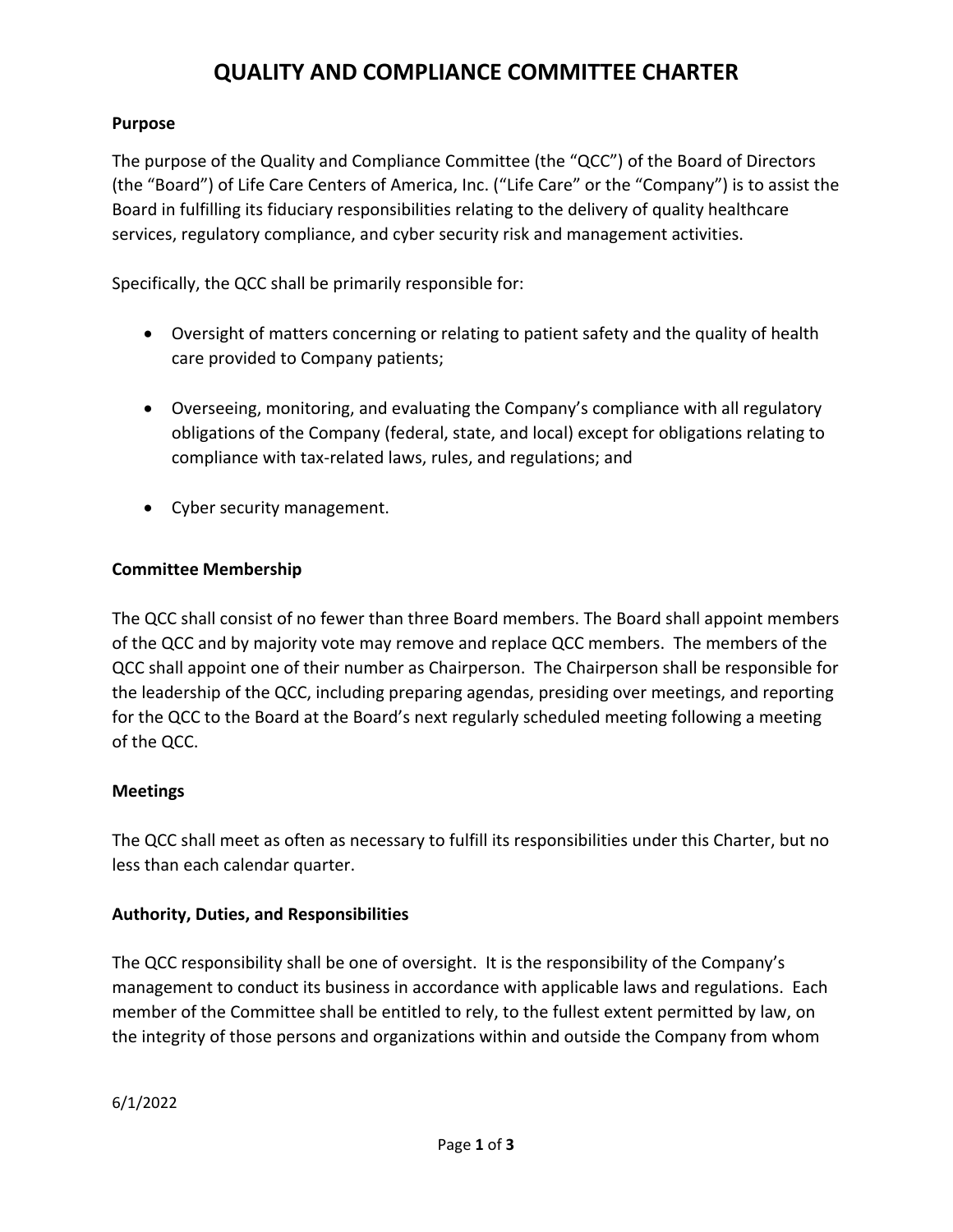# **QUALITY AND COMPLIANCE COMMITTEE CHARTER**

he or she receives information, and the accuracy of the information provided to the Committee by such persons or organizations.

The QCC shall have the authority to:

- Engage and obtain advice and assistance from internal or outside legal, accounting, or other advisors for which the Company shall provide appropriate funding as determined by the QCC;
- Conduct or authorize investigations or studies of matters within its scope of responsibilities;
- Have sole authority, in consultation with Chief Executive Officer, to hire or terminate the Chief Compliance Officer ("CCO"); and
- Perform all acts necessary or appropriate to fulfill its responsibilities and achieve its objectives under this Charter, provided such acts are not in violation of, or in conflict with:
	- o Company bylaws or certificate of incorporation;
	- o This Charter;
	- o Any Corporate Integrity Agreement ("CIA") or similar arrangement with the Office of Inspector General for the U.S. Department of Health and Human Services ("DHHS-OIG") or any other federal or state government agency;
	- o Life Care's Compliance & Ethics ("C&E") Program or its Code of Conduct; or
	- o Any laws or regulations applicable to the Company.

The primary duties and responsibilities of the QCC are to:

- 1. Ensure the establishment and maintenance of an effective regulatory compliance program to prevent and detect violations of laws and regulations.
- 2. Review and approve an annual C&E Program Work Plan developed by the CCO in coordination with Life Care's Compliance Advisory Board ("CAB"), which serves as the Company's Compliance Committee.
- 3. Monitor and ensure the Company's compliance with any CIA or similar undertaking with the DHHS‐OIG or any other government agency.

6/1/2022